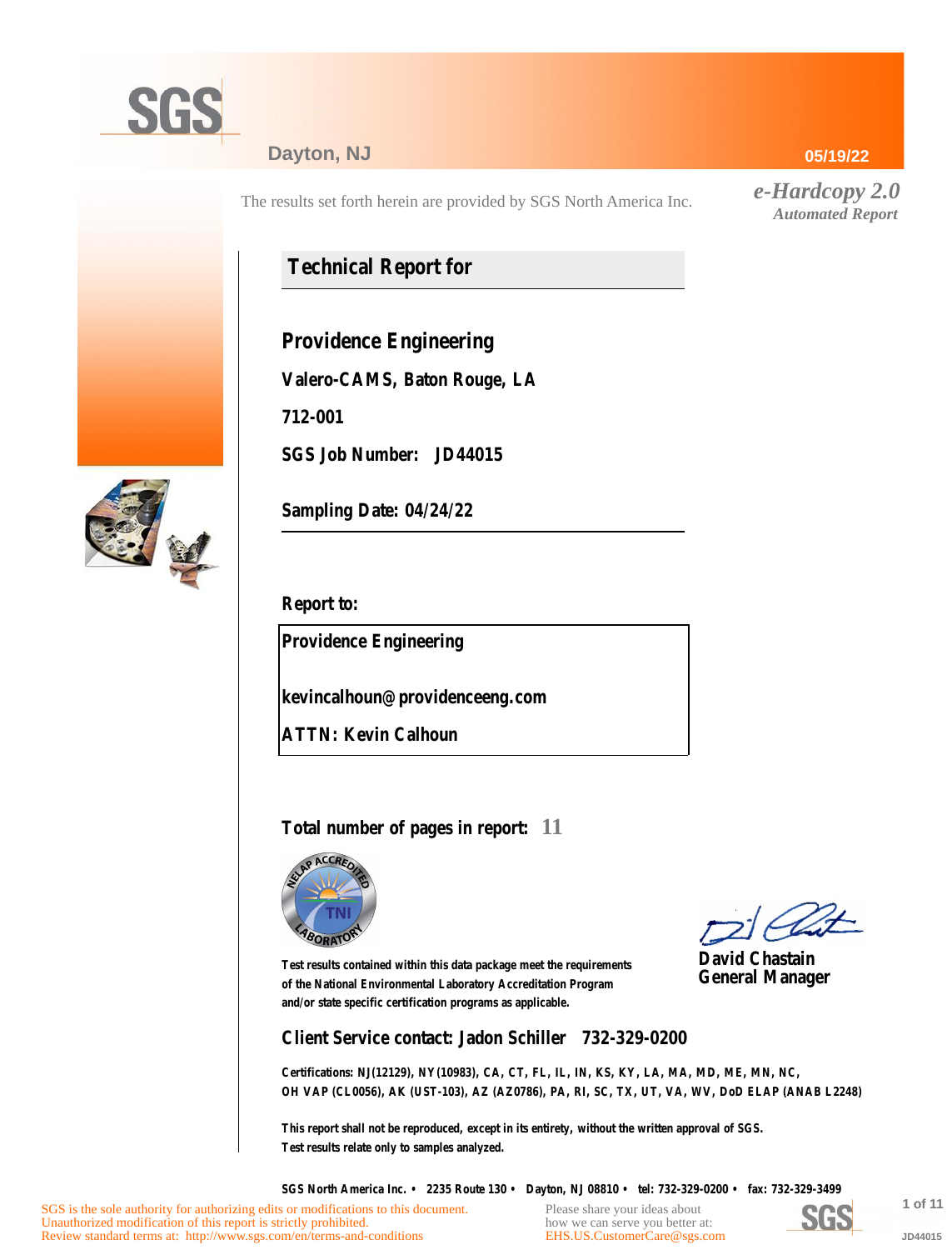$\rightarrow$ 

N<br>N

 $\overline{\omega}$ 

# **Table of Contents**

<span id="page-1-0"></span>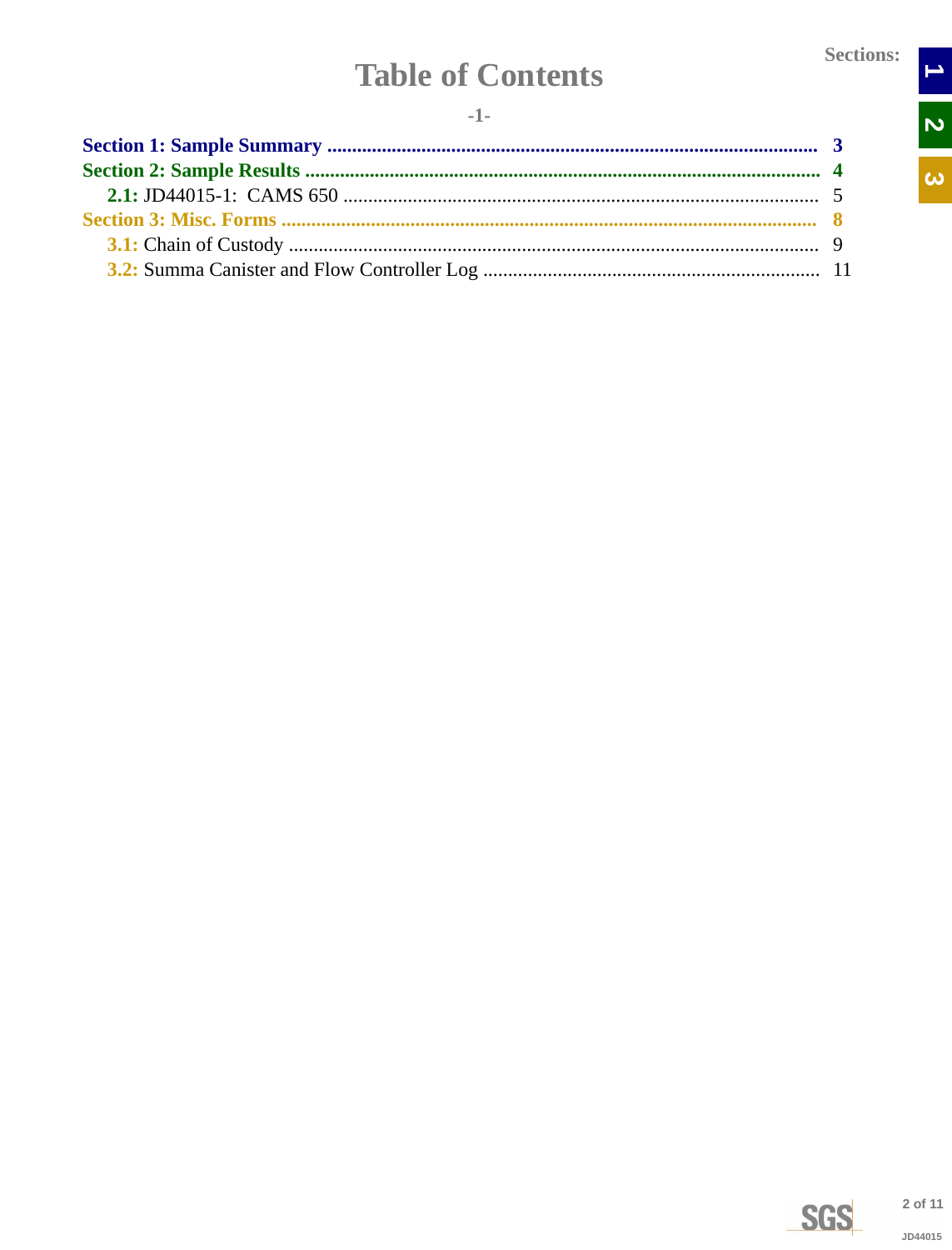## **Sample Summary**

<span id="page-2-0"></span>**Providence Engineering**

**Job No: JD44015 Valero-CAMS, Baton Rouge, LA Project No: 712-001**

| <b>Sample</b><br><b>Collected</b> |      | <b>Matrix</b> | Client                                                                                                                 |                  |  |
|-----------------------------------|------|---------------|------------------------------------------------------------------------------------------------------------------------|------------------|--|
| <b>Number</b>                     | Date | Time By       | Received Code Type                                                                                                     | <b>Sample ID</b> |  |
| <b>Organics ND</b>                |      |               | This report contains results reported as $ND = Not$ detected. The following applies:<br>$=$ Not detected above the MDL |                  |  |

**JD44015-1 04/24/22 08:00 KP 04/25/22 AIR Ambient Air Comp. CAMS 650**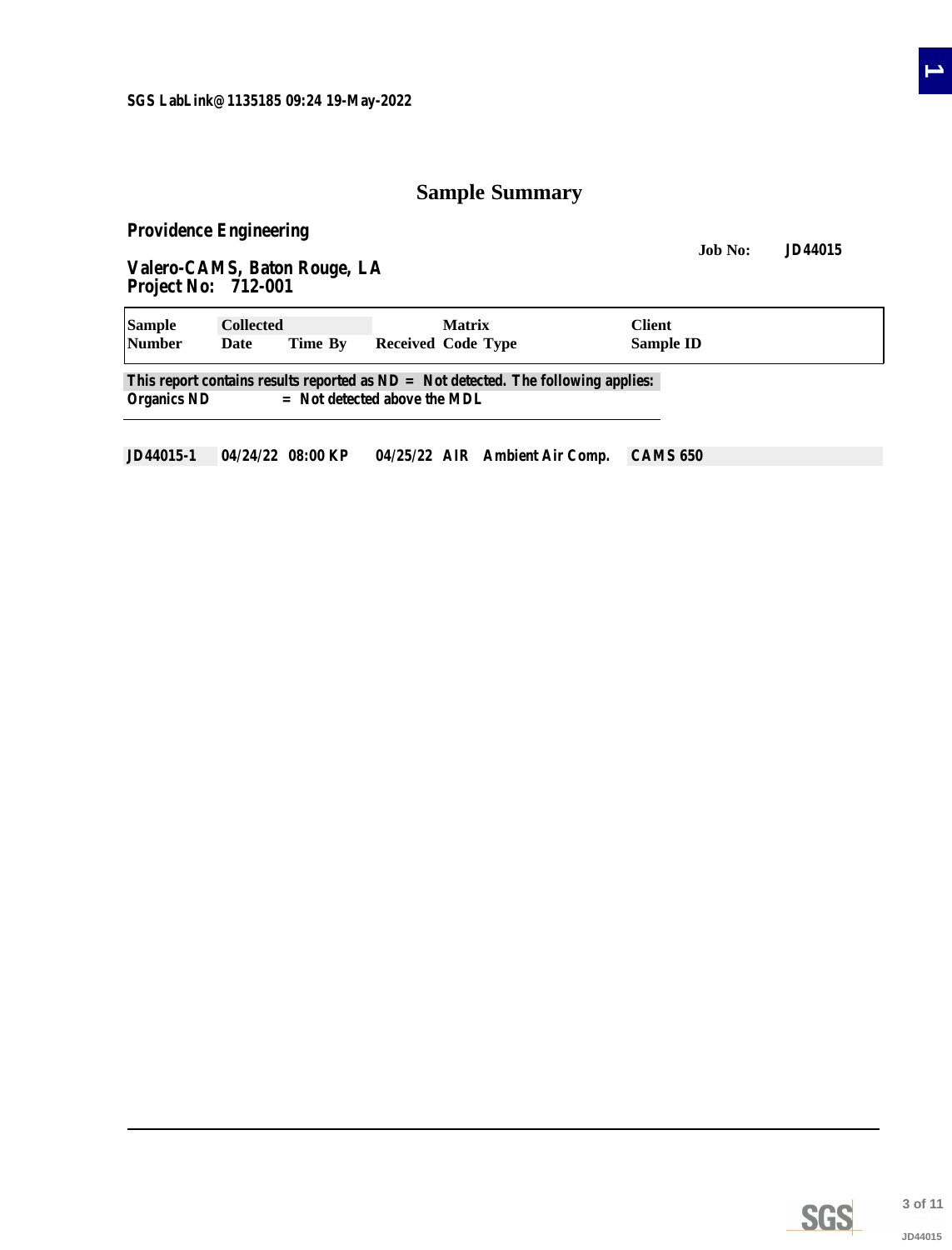<span id="page-3-0"></span>

**Dayton, NJ**



**Section 2**

**Sample Results**

**Report of Analysis**

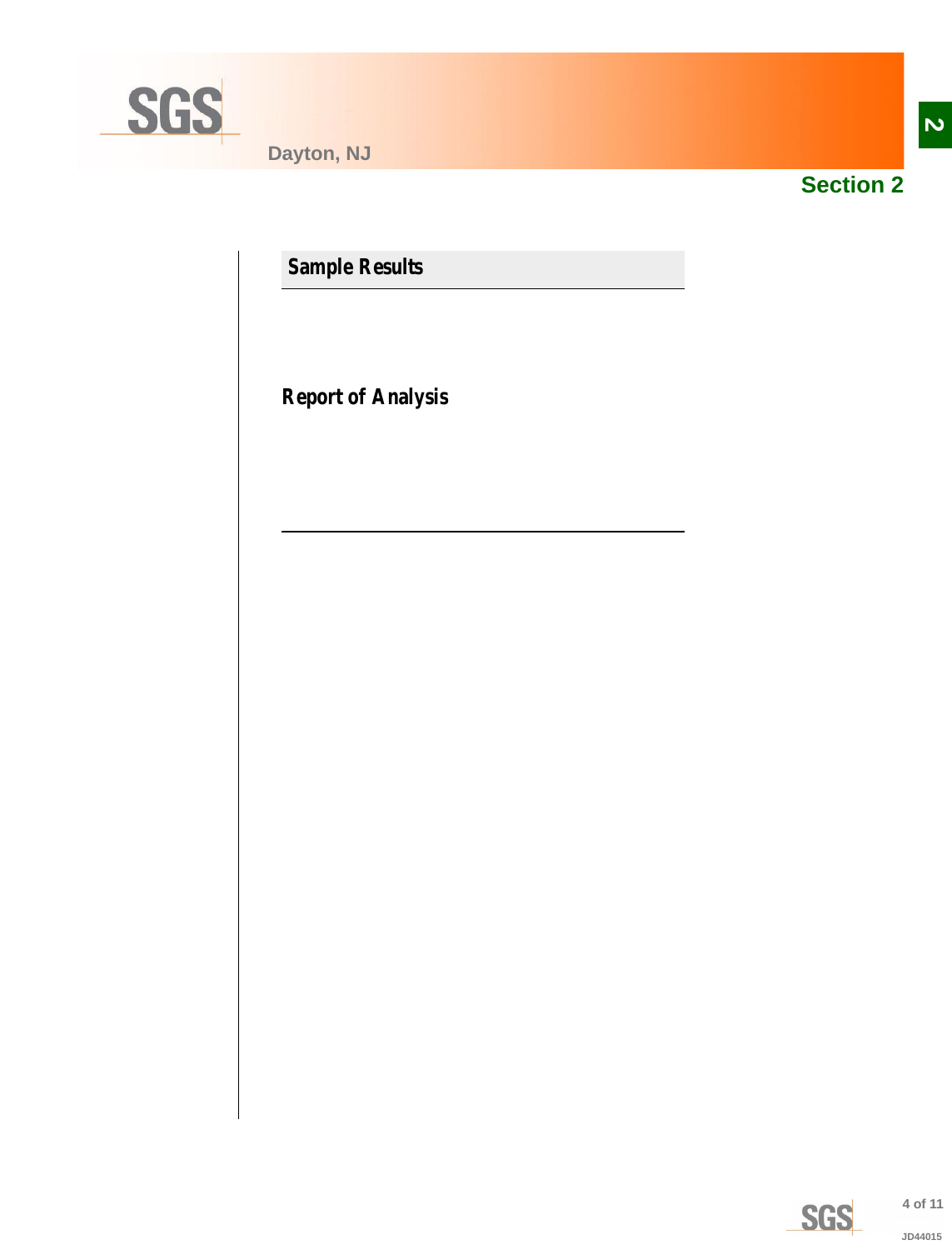| <b>Report of Analysis</b> |  |  |  |
|---------------------------|--|--|--|
|---------------------------|--|--|--|

<span id="page-4-0"></span>

|                                                                                            |                                 |                                                                                                                                                                                                                            | <b>Report of Analysis</b>           |              |                  |                                    |                                                                                                                |                                    | Page 1 of 3  |                |  |  |
|--------------------------------------------------------------------------------------------|---------------------------------|----------------------------------------------------------------------------------------------------------------------------------------------------------------------------------------------------------------------------|-------------------------------------|--------------|------------------|------------------------------------|----------------------------------------------------------------------------------------------------------------|------------------------------------|--------------|----------------|--|--|
| <b>Client Sample ID:</b><br>Lab Sample ID:<br><b>Matrix:</b><br><b>Method:</b><br>Project: |                                 | <b>CAMS 650</b><br>JD44015-1<br>04/24/22<br>Date Sampled:<br>AIR - Ambient Air Comp. Summa ID: A1083<br><b>Date Received:</b><br>04/25/22<br><b>TO-15</b><br><b>Percent Solids:</b><br>n/a<br>Valero-CAMS, Baton Rouge, LA |                                     |              |                  |                                    |                                                                                                                |                                    |              |                |  |  |
| Run#1<br><b>Run #2</b>                                                                     | <b>File ID</b><br>3W76223.D     | DF<br>Analyzed<br>1                                                                                                                                                                                                        | <b>By</b><br>05/12/22 01:05 TCH     | n/a          | <b>Prep Date</b> | n/a                                | <b>Prep Batch</b>                                                                                              | <b>Analytical Batch</b><br>V3W2997 |              |                |  |  |
| Run #1<br><b>Run #2</b>                                                                    | <b>Initial Volume</b><br>400 ml |                                                                                                                                                                                                                            |                                     |              |                  |                                    |                                                                                                                |                                    |              |                |  |  |
| VOA TO15 List                                                                              |                                 |                                                                                                                                                                                                                            |                                     |              |                  |                                    |                                                                                                                |                                    |              |                |  |  |
| CAS No.                                                                                    | <b>MW</b>                       | Compound                                                                                                                                                                                                                   | <b>Result</b>                       | <b>RL</b>    |                  | MDL Units Q Result                 |                                                                                                                | RL                                 | MDL Units    |                |  |  |
| $67 - 64 - 1$                                                                              | 58.08                           | Acetone (2-Propanone)                                                                                                                                                                                                      | 4.8                                 | 0.20         | 0.15             | ppby                               | <b>11</b>                                                                                                      | 0.48                               | 0.36         | ug/m3          |  |  |
| 106-99-0                                                                                   | 54.09                           | 1,3-Butadiene                                                                                                                                                                                                              | $\bf ND$                            | 0.20         | 0.084            | ppbv                               | <b>ND</b>                                                                                                      | 0.44                               | 0.19         | ug/m3          |  |  |
| $71 - 43 - 2$                                                                              | 78.11                           | <b>Benzene</b>                                                                                                                                                                                                             | 0.19                                | 0.20         | 0.062            | ppby<br>J                          | 0.61                                                                                                           | 0.64                               | 0.20         | ug/m3          |  |  |
| $75 - 27 - 4$                                                                              | 163.8                           | <b>Bromodichloromethane</b>                                                                                                                                                                                                | ND                                  | 0.20         | 0.030            | ppby                               | <b>ND</b>                                                                                                      | 1.3                                | 0.20         | ug/m3          |  |  |
| $75 - 25 - 2$                                                                              | 252.8                           | <b>Bromoform</b>                                                                                                                                                                                                           | <b>ND</b>                           | 0.20         | 0.071            | ppby                               | <b>ND</b>                                                                                                      | 2.1                                | 0.73         | ug/m3          |  |  |
| 74-83-9                                                                                    | 94.94                           | <b>Bromomethane</b>                                                                                                                                                                                                        | <b>ND</b>                           | 0.20         | 0.069            | ppby                               | <b>ND</b>                                                                                                      | 0.78                               | 0.27         | ug/m3          |  |  |
| 593-60-2                                                                                   | 106.9                           | <b>Bromoethene</b>                                                                                                                                                                                                         | <b>ND</b>                           | 0.20         | 0.061            | ppby                               | <b>ND</b>                                                                                                      | 0.87                               | 0.27         | ug/m3          |  |  |
| 100-44-7                                                                                   | 126                             | <b>Benzyl Chloride</b>                                                                                                                                                                                                     | <b>ND</b>                           | 0.20         | 0.13             | ppby                               | <b>ND</b>                                                                                                      | 1.0                                | 0.67         | ug/m3          |  |  |
| $75 - 15 - 0$                                                                              | 76.14                           | Carbon disulfide                                                                                                                                                                                                           | <b>ND</b>                           | 0.20         | 0.045            | ppby                               | <b>ND</b>                                                                                                      | 0.62                               | 0.14         | ug/m3          |  |  |
| 108-90-7                                                                                   | 112.6                           | Chlorobenzene                                                                                                                                                                                                              | <b>ND</b>                           | 0.20         | 0.074            | ppby                               | <b>ND</b>                                                                                                      | 0.92                               | 0.34         | ug/m3          |  |  |
| $75 - 00 - 3$                                                                              | 64.52                           | <b>Chloroethane</b>                                                                                                                                                                                                        | ND                                  | 0.20         | 0.068            | ppby                               | ND                                                                                                             | 0.53                               | 0.18         | ug/m3          |  |  |
| $67 - 66 - 3$                                                                              | 119.4                           | Chloroform                                                                                                                                                                                                                 | <b>ND</b>                           | 0.20         | 0.037            | ppby                               | <b>ND</b>                                                                                                      | 0.98                               | 0.18         | ug/m3          |  |  |
| $74 - 87 - 3$                                                                              | 50.49                           | Chloromethane                                                                                                                                                                                                              | 0.80                                | 0.20         | 0.090            | ppby                               | 1.7                                                                                                            | 0.41                               | 0.19         | ug/m3          |  |  |
| $107 - 05 - 1$                                                                             | 76.53                           | 3-Chloropropene                                                                                                                                                                                                            | <b>ND</b>                           | 0.20         | 0.083            | ppby                               | <b>ND</b>                                                                                                      | 0.63                               | 0.26         | ug/m3          |  |  |
| $95 - 49 - 8$                                                                              | 126.6                           | 2-Chlorotoluene                                                                                                                                                                                                            | <b>ND</b>                           | 0.20         | 0.072            | ppby                               | <b>ND</b>                                                                                                      | 1.0                                | 0.37         | ug/m3          |  |  |
| $56 - 23 - 5$                                                                              | 153.8                           | Carbon tetrachloride                                                                                                                                                                                                       | <b>ND</b>                           | 0.20         |                  | $0.040$ ppbv                       | <b>ND</b>                                                                                                      | 1.3                                | 0.25         | ug/m3          |  |  |
| 110-82-7                                                                                   | 84.16                           | Cyclohexane                                                                                                                                                                                                                | 0.23                                | 0.20         | 0.11             | ppby                               | 0.79                                                                                                           | 0.69                               | 0.38         | ug/m3          |  |  |
| 75-34-3                                                                                    | 98.96                           | 1,1-Dichloroethane                                                                                                                                                                                                         | <b>ND</b><br>$\mathbf{N}\mathbf{D}$ | 0.20         |                  | $0.057$ ppbv                       | <b>ND</b>                                                                                                      | 0.81                               | 0.23         | ug/m3          |  |  |
| $75 - 35 - 4$                                                                              | 96.94                           | 1,1-Dichloroethylene                                                                                                                                                                                                       |                                     | 0.20<br>0.20 |                  | $0.059$ ppbv                       | <b>ND</b>                                                                                                      | 0.79                               | 0.23         | ug/m3          |  |  |
| 106-93-4<br>$107 - 06 - 2$                                                                 | 187.9<br>98.96                  | 1,2-Dibromoethane (EDB)<br>1,2-Dichloroethane                                                                                                                                                                              | ND<br>ND                            | 0.20         |                  | $0.097$ ppbv                       | <b>ND</b><br><b>ND</b>                                                                                         | 1.5                                | 0.75         | ug/m3          |  |  |
| $78 - 87 - 5$                                                                              | 113                             | 1,2-Dichloropropane                                                                                                                                                                                                        | ND                                  | 0.20         |                  | $0.070$ ppbv<br>$0.062$ ppbv       | <b>ND</b>                                                                                                      | 0.81<br>0.92                       | 0.28<br>0.29 | ug/m3<br>ug/m3 |  |  |
| 123-91-1                                                                                   | 88.12                           | 1,4-Dioxane                                                                                                                                                                                                                | ND                                  | 0.20         | 0.12             |                                    | <b>ND</b>                                                                                                      | 0.72                               | 0.43         |                |  |  |
| $75 - 71 - 8$                                                                              | 120.9                           | Dichlorodifluoromethane                                                                                                                                                                                                    | 0.40                                | 0.20         |                  | ppby<br>$0.032$ ppbv               | 2.0                                                                                                            | 0.99                               | 0.16         | ug/m3          |  |  |
| 124-48-1                                                                                   | 208.3                           | Dibromochloromethane                                                                                                                                                                                                       | ND                                  | 0.20         |                  | $0.052$ ppbv                       | <b>ND</b>                                                                                                      | 1.7                                | 0.44         | ug/m3<br>ug/m3 |  |  |
| 156-60-5                                                                                   | 96.94                           | trans-1,2-Dichloroethylene                                                                                                                                                                                                 | <b>ND</b>                           | 0.20         |                  | $0.069$ ppbv                       | <b>ND</b>                                                                                                      | 0.79                               | 0.27         | ug/m3          |  |  |
| 156-59-2                                                                                   | 96.94                           | cis-1,2-Dichloroethylene                                                                                                                                                                                                   | ND                                  | 0.20         | 0.077            | ppby                               | <b>ND</b>                                                                                                      | 0.79                               | 0.31         | ug/m3          |  |  |
| 10061-01-5                                                                                 | 111                             | cis-1,3-Dichloropropene                                                                                                                                                                                                    | ND                                  | 0.20         | 0.062            | ppby                               | <b>ND</b>                                                                                                      | 0.91                               | 0.28         | ug/m3          |  |  |
| 541-73-1                                                                                   | 147                             | m-Dichlorobenzene <sup>a</sup>                                                                                                                                                                                             | ND                                  | 0.20         | 0.040            | ppby                               | <b>ND</b>                                                                                                      | 1.2                                | 0.24         | ug/m3          |  |  |
| $95 - 50 - 1$                                                                              | 147                             | o-Dichlorobenzene <sup>a</sup>                                                                                                                                                                                             | <b>ND</b>                           | 0.20         | 0.15             | ppby                               | <b>ND</b>                                                                                                      | 1.2                                | 0.90         | ug/m3          |  |  |
| 106-46-7                                                                                   | 147                             | p-Dichlorobenzene <sup>a</sup>                                                                                                                                                                                             | <b>ND</b>                           | 0.20         | 0.19             | ppby                               | <b>ND</b>                                                                                                      | 1.2                                | 1.1          | ug/m3          |  |  |
| $10061 - 02 - 6$                                                                           | 111                             | trans-1,3-Dichloropropene                                                                                                                                                                                                  | <b>ND</b>                           | 0.20         | 0.10             | ppby                               | <b>ND</b>                                                                                                      | 0.91                               | 0.45         | ug/m3          |  |  |
| $ND = Not detected$<br>$RL =$ Reporting Limit                                              |                                 | <b>MDL</b> = Method Detection Limit<br>$E =$ Indicates value exceeds calibration range                                                                                                                                     |                                     |              |                  | $J = Indicates$ an estimated value | $B =$ Indicates analyte found in associated method blank<br>$N =$ Indicates presumptive evidence of a compound |                                    |              |                |  |  |
|                                                                                            |                                 |                                                                                                                                                                                                                            |                                     |              |                  |                                    |                                                                                                                |                                    |              | 5 of 11        |  |  |



**5 of 11**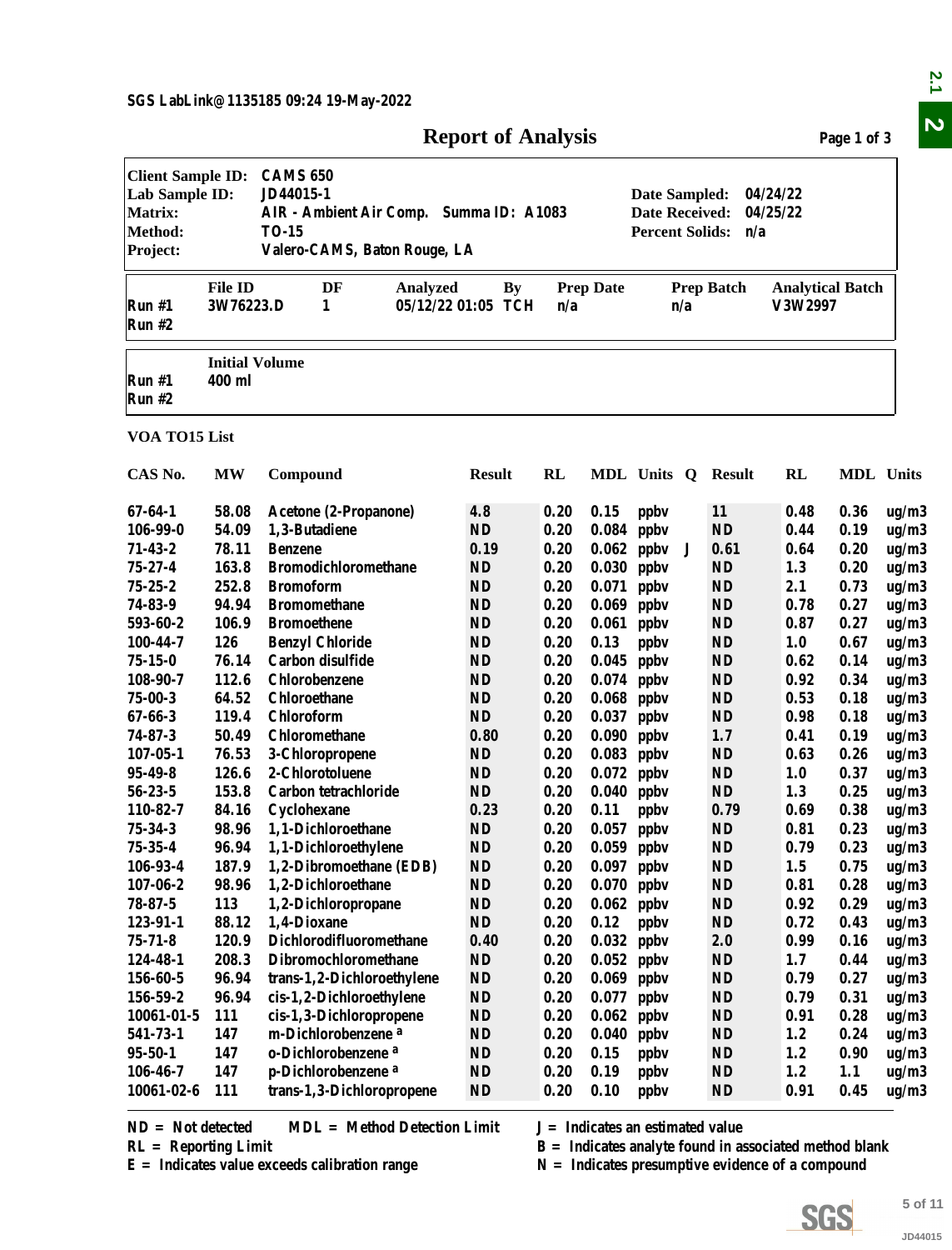### **Report of Analysis** Page 2 of 3

|                                                                                            |            |                                                                                                                                                                                                                            | <b>Report of Analysis</b> |           |                              |                                    |   |                                                          |              | Page 2 of 3      |                |
|--------------------------------------------------------------------------------------------|------------|----------------------------------------------------------------------------------------------------------------------------------------------------------------------------------------------------------------------------|---------------------------|-----------|------------------------------|------------------------------------|---|----------------------------------------------------------|--------------|------------------|----------------|
| <b>Client Sample ID:</b><br>Lab Sample ID:<br><b>Matrix:</b><br><b>Method:</b><br>Project: |            | <b>CAMS 650</b><br>JD44015-1<br>04/24/22<br>Date Sampled:<br>AIR - Ambient Air Comp. Summa ID: A1083<br>04/25/22<br><b>Date Received:</b><br><b>TO-15</b><br><b>Percent Solids:</b><br>n/a<br>Valero-CAMS, Baton Rouge, LA |                           |           |                              |                                    |   |                                                          |              |                  |                |
| VOA TO15 List                                                                              |            |                                                                                                                                                                                                                            |                           |           |                              |                                    |   |                                                          |              |                  |                |
| CAS No.                                                                                    | MW         | Compound                                                                                                                                                                                                                   | <b>Result</b>             | <b>RL</b> |                              | MDL Units Q                        |   | Result                                                   | RL           | <b>MDL</b> Units |                |
| 64-17-5                                                                                    | 46.07      | <b>Ethanol</b>                                                                                                                                                                                                             | 2.4                       | 0.50      | 0.39                         | ppby                               |   | 4.5                                                      | 0.94         | 0.73             | ug/m3          |
| $100 - 41 - 4$                                                                             | 106.2      | <b>Ethylbenzene</b>                                                                                                                                                                                                        | <b>ND</b>                 | 0.20      | 0.061                        | ppby                               |   | <b>ND</b>                                                | 0.87         | 0.26             | ug/m3          |
| 141-78-6                                                                                   | 88         | <b>Ethyl Acetate</b>                                                                                                                                                                                                       | <b>ND</b>                 | 0.20      | 0.10                         | ppby                               |   | <b>ND</b>                                                | 0.72         | 0.36             | ug/m3          |
| 622-96-8                                                                                   |            | 120.19 4-Ethyltoluene                                                                                                                                                                                                      | <b>ND</b>                 | 0.20      | 0.095                        | ppby                               |   | <b>ND</b>                                                | 0.98         | 0.47             | ug/m3          |
| $76 - 13 - 1$                                                                              | 187.4      | Freon 113                                                                                                                                                                                                                  | <b>ND</b>                 | 0.20      | 0.031                        | ppby                               |   | <b>ND</b>                                                | 1.5          | 0.24             | ug/m3          |
| $76 - 14 - 2$                                                                              | 170.9      | Freon 114                                                                                                                                                                                                                  | <b>ND</b>                 | 0.20      | 0.050                        | ppby                               |   | <b>ND</b>                                                | 1.4          | 0.35             | ug/m3          |
| 142-82-5                                                                                   | 100.2      | Heptane                                                                                                                                                                                                                    | 0.30                      | 0.20      | 0.092                        | ppby                               |   | 1.2                                                      | 0.82         | 0.38             | ug/m3          |
| $87 - 68 - 3$                                                                              | 260.8      | Hexachlorobutadiene b                                                                                                                                                                                                      | <b>ND</b>                 | 0.20      | 0.062                        | ppby                               |   | <b>ND</b>                                                | 2.1          | 0.66             | ug/m3          |
| 110-54-3                                                                                   | 86.18      | <b>Hexane</b>                                                                                                                                                                                                              | 0.72                      | 0.20      | 0.11                         | ppby                               |   | 2.5                                                      | 0.70         | 0.39             | ug/m3          |
| 591-78-6                                                                                   | <b>100</b> | 2-Hexanone                                                                                                                                                                                                                 | ND                        | 0.20      | 0.15                         | ppby                               |   | <b>ND</b>                                                | 0.82         | 0.61             | ug/m3          |
| $67 - 63 - 0$                                                                              | 60.1       | <b>Isopropyl Alcohol</b>                                                                                                                                                                                                   | 1.8                       | 0.20      | 0.14                         | ppby                               |   | 4.4                                                      | 0.49         | 0.34             | ug/m3          |
| $75 - 09 - 2$                                                                              | 84.94      | <b>Methylene chloride</b>                                                                                                                                                                                                  | ND                        | 0.20      | 0.056                        | ppby                               |   | <b>ND</b>                                                | 0.69         | 0.19             | ug/m3          |
| $78 - 93 - 3$                                                                              | 72.11      | Methyl ethyl ketone                                                                                                                                                                                                        | 0.34                      | 0.20      | 0.11                         | ppby                               |   | 1.0                                                      | 0.59         | 0.32             | ug/m3          |
| $108-10-1$                                                                                 | 100.2      | <b>Methyl Isobutyl Ketone</b>                                                                                                                                                                                              | ND                        | 0.20      | 0.073                        | ppby                               |   | <b>ND</b>                                                | 0.82         | 0.30             | ug/m3          |
| 1634-04-4                                                                                  | 88.15      | <b>Methyl Tert Butyl Ether</b>                                                                                                                                                                                             | ND                        | 0.20      | 0.080                        | ppby                               |   | <b>ND</b>                                                | 0.72         | 0.29             | ug/m3          |
| $80 - 62 - 6$                                                                              | 100.12     | Methylmethacrylate                                                                                                                                                                                                         | ND                        | 0.20      | 0.070                        | ppby                               |   | <b>ND</b>                                                | 0.82         | 0.29             | ug/m3          |
| $115 - 07 - 1$                                                                             | 42         | Propylene                                                                                                                                                                                                                  | <b>ND</b>                 | 0.50      | 0.14                         | ppby                               |   | <b>ND</b>                                                | 0.86         | 0.24             | ug/m3          |
| $100 - 42 - 5$                                                                             | 104.1      | <b>Styrene</b>                                                                                                                                                                                                             | $\bf ND$                  | 0.20      | 0.12                         | ppby                               |   | <b>ND</b>                                                | 0.85         | 0.51             | ug/m3          |
| $71 - 55 - 6$                                                                              | 133.4      | 1,1,1-Trichloroethane                                                                                                                                                                                                      | $\mathbf{N}\mathbf{D}$    | 0.20      | 0.037                        | ppby                               |   | <b>ND</b>                                                | 1.1          | 0.20             | ug/m3          |
| $79 - 34 - 5$                                                                              |            | 167.85 1,1,2,2-Tetrachloroethane                                                                                                                                                                                           | <b>ND</b>                 | 0.20      | 0.048                        | ppby                               |   | <b>ND</b>                                                | 1.4          | 0.33             | ug/m3          |
| $79 - 00 - 5$                                                                              | 133.4      | 1,1,2-Trichloroethane                                                                                                                                                                                                      | <b>ND</b>                 | 0.20      | 0.038                        | ppby                               |   | <b>ND</b>                                                | 1.1          | 0.21             | ug/m3          |
| 120-82-1                                                                                   | 181.5      | 1,2,4-Trichlorobenzene <sup>a</sup>                                                                                                                                                                                        | <b>ND</b>                 | 0.20      | 0.12                         | ppby                               |   | <b>ND</b>                                                | 1.5          | 0.89             | ug/m3          |
| $95 - 63 - 6$                                                                              |            | 120.19 1,2,4-Trimethylbenzene b                                                                                                                                                                                            | 0.11                      | 0.20      | 0.087                        | ppby                               | J | 0.54                                                     | 0.98         | 0.43             | ug/m3          |
| $108 - 67 - 8$                                                                             |            | 120.19 1,3,5-Trimethylbenzene                                                                                                                                                                                              | <b>ND</b>                 | 0.20      | $0.080$ ppbv                 |                                    |   | ND                                                       | 0.98         | 0.39             | ug/m3          |
| 540-84-1                                                                                   |            | 114.2 2,2,4-Trimethylpentane                                                                                                                                                                                               | 0.15                      | 0.20      |                              |                                    | J | 0.70                                                     | 0.93         | 0.44             |                |
| $75 - 65 - 0$                                                                              | 74.12      | <b>Tertiary Butyl Alcohol</b>                                                                                                                                                                                              | ND                        | 0.20      | $0.095$ ppbv<br>$0.093$ ppbv |                                    |   | <b>ND</b>                                                | 0.61         | 0.28             | ug/m3<br>ug/m3 |
| 127-18-4                                                                                   | 165.8      | Tetrachloroethylene                                                                                                                                                                                                        | 0.20                      |           | $0.040$ $0.014$ ppbv         |                                    |   | 1.4                                                      | 0.27         | 0.095            | ug/m3          |
| 109-99-9                                                                                   | 72.11      | Tetrahydrofuran                                                                                                                                                                                                            | ND                        | 0.20      | $0.090$ ppbv                 |                                    |   | <b>ND</b>                                                | 0.59         | 0.27             | ug/m3          |
| 108-88-3                                                                                   | 92.14      | <b>Toluene</b>                                                                                                                                                                                                             | 0.38                      | 0.20      | $0.057$ ppbv                 |                                    |   | 1.4                                                      | 0.75         | 0.21             | ug/m3          |
| $79 - 01 - 6$                                                                              | 131.4      | Trichloroethylene                                                                                                                                                                                                          | 0.13                      |           | $0.040$ $0.019$ ppbv         |                                    |   | 0.70                                                     | 0.21         | 0.10             | ug/m3          |
| $75 - 69 - 4$                                                                              | 137.4      | Trichlorofluoromethane                                                                                                                                                                                                     | 0.20                      | 0.20      | $0.036$ ppbv                 |                                    |   | 1.1                                                      | 1.1          | 0.20             | ug/m3          |
| $75 - 01 - 4$                                                                              | 62.5       | <b>Vinyl chloride</b>                                                                                                                                                                                                      | ND                        | 0.20      | $0.069$ ppbv                 |                                    |   | <b>ND</b>                                                | 0.51         | 0.18             | ug/m3          |
| $108 - 05 - 4$                                                                             | 86         | <b>Vinyl Acetate</b>                                                                                                                                                                                                       | ND                        | 0.20      | 0.11                         | ppby                               |   | <b>ND</b>                                                | 0.70         | 0.39             | ug/m3          |
|                                                                                            | 106.2      |                                                                                                                                                                                                                            | 0.28                      | 0.20      | 0.14                         |                                    |   | 1.2                                                      | 0.87         | 0.61             |                |
| $95 - 47 - 6$                                                                              | 106.2      | m, p-Xylene                                                                                                                                                                                                                | 0.10                      | 0.20      |                              | ppby                               | J | 0.43                                                     |              | 0.33             | ug/m3          |
| 1330-20-7                                                                                  | 106.2      | o-Xylene<br><b>Xylenes</b> (total)                                                                                                                                                                                         | 0.38                      | 0.20      | 0.077<br>0.077               | ppbv<br>ppby                       |   | 1.7                                                      | 0.87<br>0.87 | 0.33             | ug/m3<br>ug/m3 |
|                                                                                            |            |                                                                                                                                                                                                                            |                           |           |                              |                                    |   |                                                          |              |                  |                |
| CAS No.                                                                                    |            | <b>Surrogate Recoveries</b><br>Run# 1                                                                                                                                                                                      | Run# 2                    |           | Limits                       |                                    |   |                                                          |              |                  |                |
| 460-00-4                                                                                   |            | 4-Bromofluorobenzene<br>111%                                                                                                                                                                                               |                           |           | 65-128%                      |                                    |   |                                                          |              |                  |                |
| $ND = Not detected$                                                                        |            | <b>MDL</b> = Method Detection Limit                                                                                                                                                                                        |                           |           |                              | $J = Indicates$ an estimated value |   |                                                          |              |                  |                |
| $RL =$ Reporting Limit                                                                     |            |                                                                                                                                                                                                                            |                           |           |                              |                                    |   | $B =$ Indicates analyte found in associated method blank |              |                  |                |
|                                                                                            |            | $E =$ Indicates value exceeds calibration range                                                                                                                                                                            |                           |           |                              |                                    |   | $N =$ Indicates presumptive evidence of a compound       |              |                  |                |
|                                                                                            |            |                                                                                                                                                                                                                            |                           |           |                              |                                    |   |                                                          |              |                  |                |
|                                                                                            |            |                                                                                                                                                                                                                            |                           |           |                              |                                    |   |                                                          |              |                  | 6 of 11        |
|                                                                                            |            |                                                                                                                                                                                                                            |                           |           |                              |                                    |   |                                                          | SGS          |                  |                |
|                                                                                            |            |                                                                                                                                                                                                                            |                           |           |                              |                                    |   |                                                          |              |                  | JD44015        |



**6 of 11**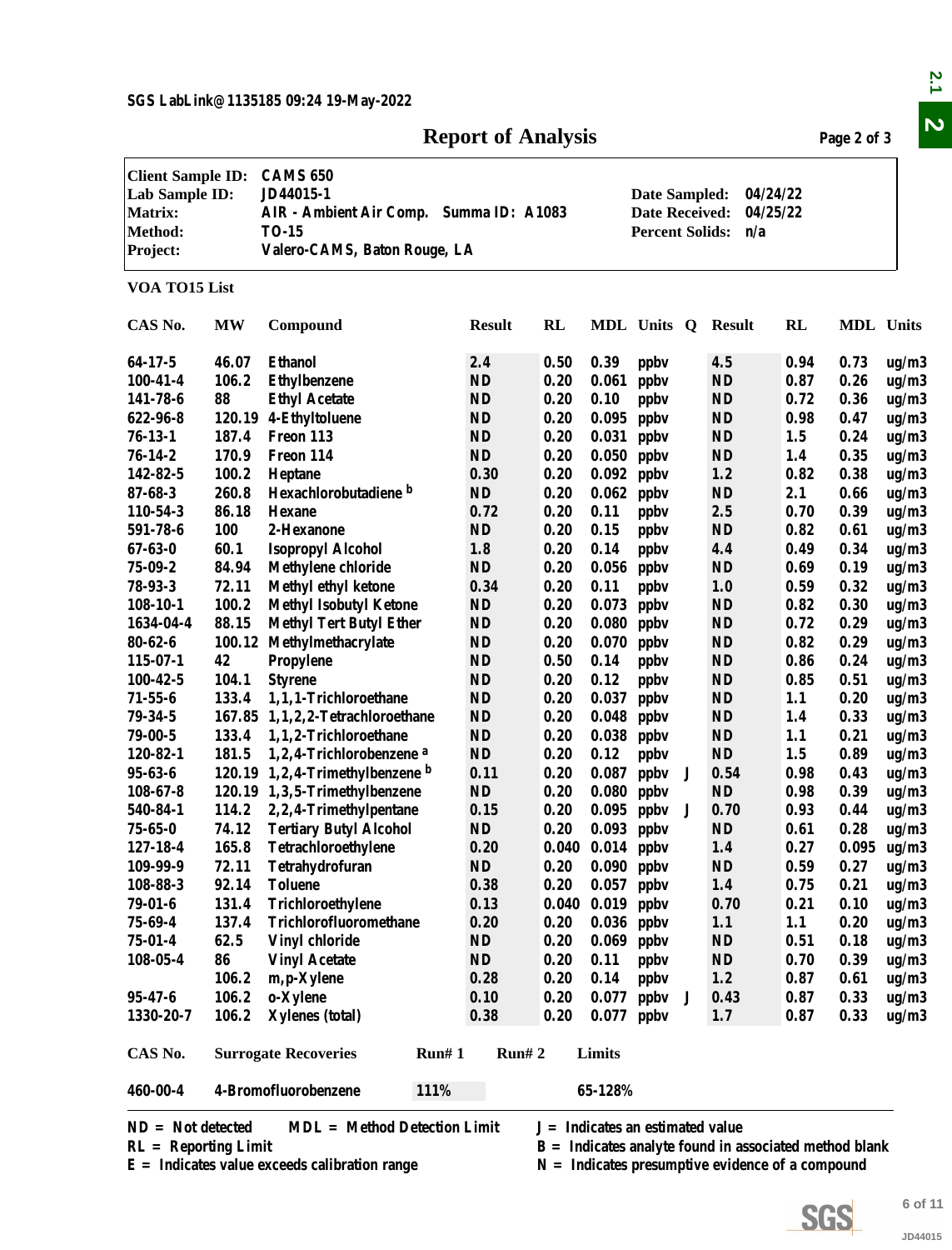|                                                                              |           |                                                                                                                                                                                                                  | <b>Report of Analysis</b> |    |                                    |                    |  |  |    | Page 3 of 3                                                                                                    |                    |
|------------------------------------------------------------------------------|-----------|------------------------------------------------------------------------------------------------------------------------------------------------------------------------------------------------------------------|---------------------------|----|------------------------------------|--------------------|--|--|----|----------------------------------------------------------------------------------------------------------------|--------------------|
| <b>Client Sample ID:</b><br>Lab Sample ID:<br>Matrix:<br>Method:<br>Project: |           | <b>CAMS 650</b><br>JD44015-1<br>Date Sampled:<br>04/24/22<br>AIR - Ambient Air Comp. Summa ID: A1083<br><b>Date Received:</b><br>04/25/22<br>Percent Solids: n/a<br><b>TO-15</b><br>Valero-CAMS, Baton Rouge, LA |                           |    |                                    |                    |  |  |    |                                                                                                                |                    |
| VOA TO15 List                                                                |           |                                                                                                                                                                                                                  |                           |    |                                    |                    |  |  |    |                                                                                                                |                    |
| CAS No.                                                                      | <b>MW</b> | Compound                                                                                                                                                                                                         | <b>Result</b>             | RL |                                    | MDL Units Q Result |  |  | RL | MDL Units                                                                                                      |                    |
| QC limits bias high.                                                         |           | (a) Associated CCV outside of control limits high, sample was ND. This compound in blank spike is outside in house<br>(b) This compound in blank spike is outside in house QC limits bias high.                  |                           |    |                                    |                    |  |  |    |                                                                                                                |                    |
|                                                                              |           |                                                                                                                                                                                                                  |                           |    |                                    |                    |  |  |    |                                                                                                                |                    |
|                                                                              |           |                                                                                                                                                                                                                  |                           |    |                                    |                    |  |  |    |                                                                                                                |                    |
|                                                                              |           |                                                                                                                                                                                                                  |                           |    |                                    |                    |  |  |    |                                                                                                                |                    |
|                                                                              |           |                                                                                                                                                                                                                  |                           |    |                                    |                    |  |  |    |                                                                                                                |                    |
|                                                                              |           |                                                                                                                                                                                                                  |                           |    |                                    |                    |  |  |    |                                                                                                                |                    |
|                                                                              |           |                                                                                                                                                                                                                  |                           |    |                                    |                    |  |  |    |                                                                                                                |                    |
|                                                                              |           |                                                                                                                                                                                                                  |                           |    |                                    |                    |  |  |    |                                                                                                                |                    |
|                                                                              |           |                                                                                                                                                                                                                  |                           |    |                                    |                    |  |  |    |                                                                                                                |                    |
|                                                                              |           |                                                                                                                                                                                                                  |                           |    |                                    |                    |  |  |    |                                                                                                                |                    |
|                                                                              |           |                                                                                                                                                                                                                  |                           |    |                                    |                    |  |  |    |                                                                                                                |                    |
|                                                                              |           |                                                                                                                                                                                                                  |                           |    |                                    |                    |  |  |    |                                                                                                                |                    |
|                                                                              |           |                                                                                                                                                                                                                  |                           |    |                                    |                    |  |  |    |                                                                                                                |                    |
|                                                                              |           |                                                                                                                                                                                                                  |                           |    |                                    |                    |  |  |    |                                                                                                                |                    |
|                                                                              |           |                                                                                                                                                                                                                  |                           |    |                                    |                    |  |  |    |                                                                                                                |                    |
| $ND = Not detected$<br>$RL =$ Reporting Limit                                |           | <b>MDL</b> = Method Detection Limit<br>$E =$ Indicates value exceeds calibration range                                                                                                                           |                           |    | $J = Indicates$ an estimated value |                    |  |  |    | $B =$ Indicates analyte found in associated method blank<br>$N =$ Indicates presumptive evidence of a compound |                    |
|                                                                              |           |                                                                                                                                                                                                                  |                           |    |                                    |                    |  |  |    | <b>SGS</b>                                                                                                     | 7 of 11<br>JD44015 |

- 
- **R** = Indicates analyte found in associated method blank
- 



2.1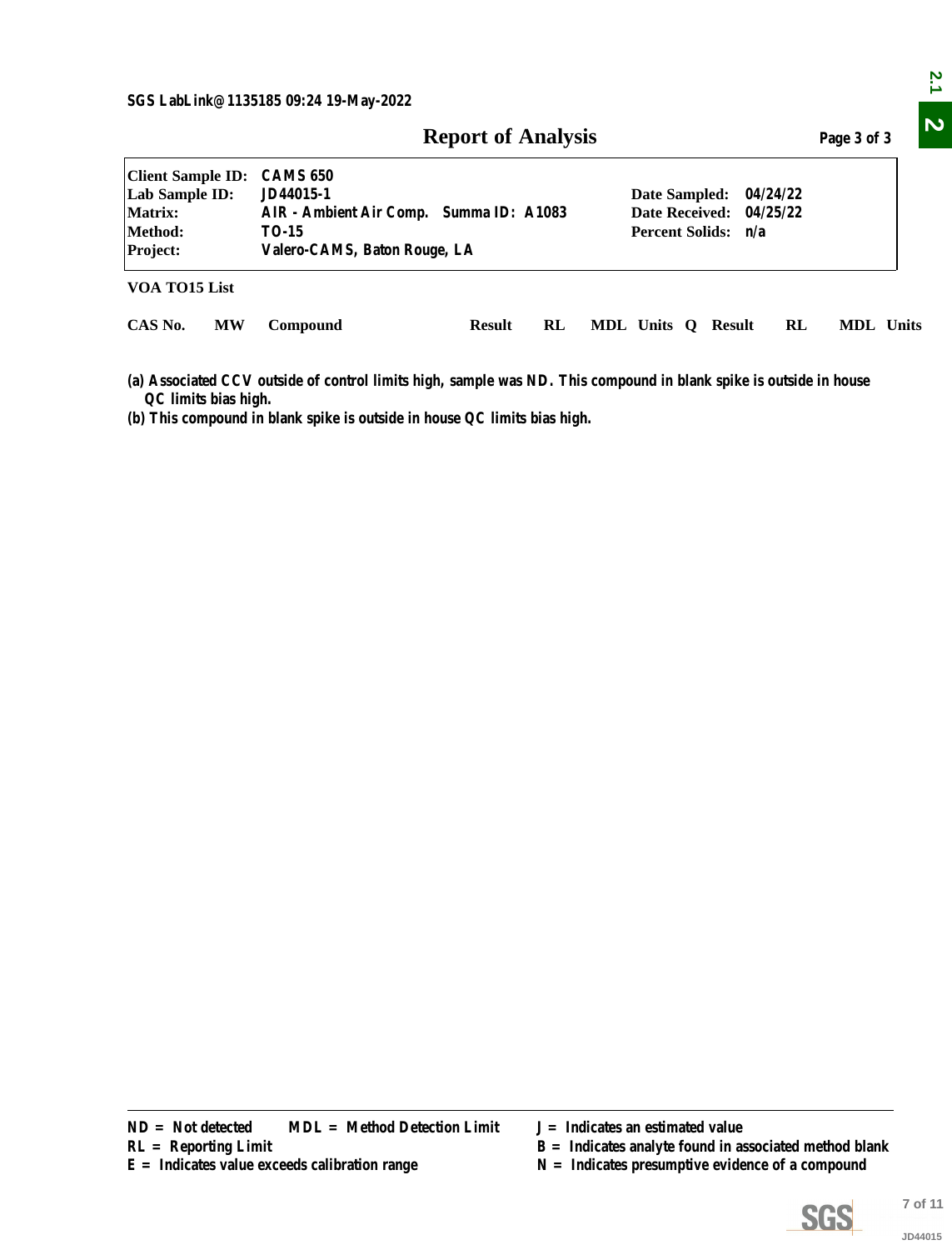<span id="page-7-0"></span>

**Section 3**  $|\boldsymbol{\omega}|$ 

**Misc. Forms**

**Custody Documents and Other Forms**

**Includes the following where applicable:**

- **Chain of Custody**
- **Summa Canister and Flow Controller Log**

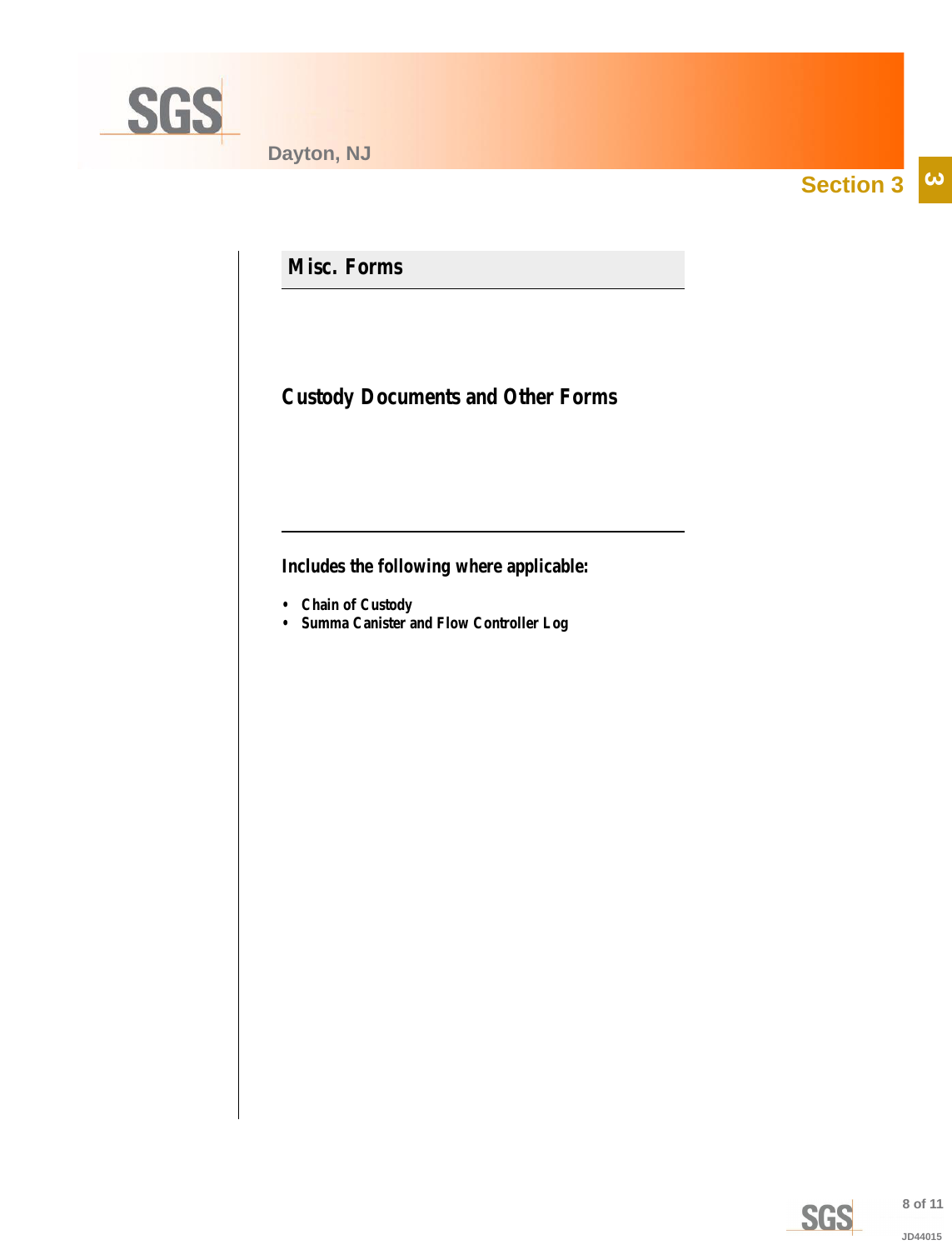<span id="page-8-0"></span>

|                                                                                                                |                                       |                                            |                        |                      |                                  |                        | CHAIN OF CUSTODY - AIR JULAUS PAGE                                                                       |                                   |                                     |                  |                  |                                                             |                                  |                                            |                                                | ОF      |   |                           |  |
|----------------------------------------------------------------------------------------------------------------|---------------------------------------|--------------------------------------------|------------------------|----------------------|----------------------------------|------------------------|----------------------------------------------------------------------------------------------------------|-----------------------------------|-------------------------------------|------------------|------------------|-------------------------------------------------------------|----------------------------------|--------------------------------------------|------------------------------------------------|---------|---|---------------------------|--|
|                                                                                                                |                                       |                                            |                        |                      |                                  |                        | <b>SGS North America Inc. - Dayton</b>                                                                   |                                   |                                     |                  |                  | FED-EX Tracking #                                           |                                  |                                            | $\frac{1}{100}$ Order OM $\frac{1}{222}$ $164$ |         |   |                           |  |
|                                                                                                                |                                       |                                            | AIR                    |                      |                                  |                        |                                                                                                          | 2235 Route 130, Dayton, NJ 08810  |                                     |                  |                  | SGS Quote #                                                 |                                  |                                            | SGS Job #                                      |         |   |                           |  |
|                                                                                                                |                                       |                                            |                        |                      |                                  |                        | TEL. 732-329-0200 FAX 732-329-3499                                                                       | www.sgs.com/ehsusa                |                                     |                  |                  |                                                             |                                  |                                            |                                                |         |   |                           |  |
|                                                                                                                | <b>Client / Reporting Information</b> |                                            |                        |                      |                                  |                        |                                                                                                          | <b>Project Information</b>        |                                     |                  |                  |                                                             | <b>Weather Parameters</b>        |                                            |                                                |         |   | <b>Requested Analysis</b> |  |
| company Name<br>Prividince Eng.                                                                                |                                       |                                            |                        |                      |                                  | <b>Project Name:</b>   |                                                                                                          |                                   |                                     |                  |                  | Temperature (Fahrenheit)                                    |                                  |                                            |                                                |         |   |                           |  |
|                                                                                                                |                                       |                                            |                        |                      |                                  |                        | Valor Refining                                                                                           |                                   |                                     |                  |                  | Start:                                                      |                                  | Maximum:                                   |                                                |         |   |                           |  |
|                                                                                                                |                                       |                                            |                        |                      |                                  | <b>Street</b>          |                                                                                                          |                                   |                                     |                  |                  | Stop                                                        |                                  | Minimum                                    |                                                |         |   |                           |  |
|                                                                                                                |                                       |                                            |                        |                      |                                  |                        |                                                                                                          |                                   |                                     | <b>State</b>     |                  |                                                             |                                  |                                            |                                                |         |   |                           |  |
|                                                                                                                |                                       |                                            |                        |                      |                                  |                        |                                                                                                          |                                   |                                     | $\mathcal{L}$    |                  | Atmoshpheric Pressure (inches of Hg)                        |                                  |                                            |                                                |         |   |                           |  |
| 11 Main St.<br><u>Ion Rouge Later 70802</u><br>Ion Infordrik beandon Kilipedrick Oppositence soy comet 712-001 |                                       |                                            |                        |                      |                                  |                        |                                                                                                          |                                   |                                     |                  |                  | <b>Start</b>                                                |                                  | Maximur                                    |                                                |         |   |                           |  |
|                                                                                                                |                                       |                                            |                        |                      |                                  |                        |                                                                                                          |                                   |                                     |                  |                  | Stop:                                                       |                                  | Minimum:                                   |                                                |         |   |                           |  |
| 766.7460                                                                                                       |                                       |                                            |                        |                      |                                  |                        |                                                                                                          |                                   |                                     |                  |                  |                                                             |                                  |                                            |                                                |         |   |                           |  |
| $\mathcal{U}_q$                                                                                                |                                       |                                            |                        |                      |                                  |                        |                                                                                                          |                                   |                                     |                  |                  | Other weather comment:                                      |                                  |                                            |                                                |         |   |                           |  |
|                                                                                                                |                                       | Air Type                                   |                        |                      | <b>Sampling Equipment Info</b>   |                        |                                                                                                          | <b>Start Sampling Information</b> |                                     |                  |                  |                                                             | <b>Stop Sampling Information</b> |                                            |                                                |         |   |                           |  |
|                                                                                                                |                                       |                                            |                        |                      |                                  |                        |                                                                                                          |                                   |                                     |                  |                  |                                                             |                                  |                                            |                                                |         |   |                           |  |
|                                                                                                                |                                       | Ind $(1)$                                  |                        |                      |                                  | Flow                   |                                                                                                          | Time<br>(24hr                     | Canister                            | Interior<br>Temp |                  |                                                             | Time<br>(24hr                    | Canister<br>Pressure                       | Interior<br>Temp                               | Sampler | с |                           |  |
| Lab<br>Sample # Field ID / Point of Collection                                                                 |                                       | Soil Vap (SV)<br>Amb (A)                   | Res(R)<br>Non-Res (NR) | Canister<br>Serial # | <b>Canister Size</b><br>6L or 1L | Controller<br>Serial # | Date                                                                                                     | clock)                            | Pressure<br>("Ha)                   | (F)              | Sampler<br>Init. | Date                                                        | clock)                           | ("Ha)                                      | (F)                                            | Init.   |   |                           |  |
|                                                                                                                |                                       |                                            |                        | $A_{10}$ 83          | 6 L                              | 537                    | 423-220800                                                                                               |                                   | 30                                  | 76               |                  | 1424.22                                                     | OPUU                             | 55                                         |                                                | vo      |   |                           |  |
|                                                                                                                |                                       |                                            |                        |                      |                                  |                        |                                                                                                          |                                   |                                     |                  |                  |                                                             |                                  |                                            |                                                |         |   |                           |  |
|                                                                                                                |                                       |                                            |                        |                      |                                  |                        |                                                                                                          |                                   |                                     |                  |                  |                                                             |                                  |                                            |                                                |         |   |                           |  |
|                                                                                                                |                                       |                                            |                        |                      |                                  |                        |                                                                                                          |                                   |                                     |                  |                  |                                                             |                                  |                                            |                                                |         |   |                           |  |
|                                                                                                                |                                       |                                            |                        |                      |                                  |                        |                                                                                                          |                                   |                                     |                  |                  |                                                             |                                  |                                            |                                                |         |   |                           |  |
|                                                                                                                |                                       |                                            |                        |                      |                                  |                        |                                                                                                          |                                   |                                     |                  |                  |                                                             |                                  |                                            |                                                |         |   |                           |  |
|                                                                                                                |                                       |                                            |                        |                      |                                  |                        |                                                                                                          |                                   |                                     |                  |                  |                                                             |                                  |                                            |                                                |         |   |                           |  |
|                                                                                                                |                                       |                                            |                        |                      |                                  |                        |                                                                                                          |                                   |                                     |                  |                  |                                                             |                                  |                                            |                                                |         |   |                           |  |
|                                                                                                                |                                       |                                            |                        |                      |                                  |                        |                                                                                                          |                                   |                                     |                  |                  |                                                             |                                  |                                            |                                                |         |   |                           |  |
|                                                                                                                |                                       |                                            |                        |                      |                                  |                        |                                                                                                          |                                   |                                     |                  |                  |                                                             |                                  |                                            |                                                |         |   |                           |  |
|                                                                                                                |                                       |                                            |                        |                      |                                  |                        |                                                                                                          |                                   |                                     |                  |                  |                                                             |                                  |                                            |                                                |         |   |                           |  |
| <b>Turnaround Time (Business days)</b>                                                                         |                                       |                                            |                        |                      |                                  |                        |                                                                                                          |                                   | <b>Data Deliverable Information</b> |                  |                  |                                                             |                                  | <b>Comments / Remarks</b>                  |                                                |         |   |                           |  |
| 15 Business Days                                                                                               |                                       |                                            |                        |                      |                                  |                        | All NJDEP TO-15 is mandatory Full T1                                                                     |                                   |                                     |                  |                  |                                                             |                                  |                                            |                                                |         |   |                           |  |
| 10 Business Days                                                                                               |                                       | Approved By:                               |                        |                      |                                  |                        | Comm A                                                                                                   |                                   |                                     |                  |                  |                                                             |                                  |                                            |                                                |         |   |                           |  |
| 5 Business Days                                                                                                |                                       |                                            |                        |                      |                                  |                        | Comm B                                                                                                   |                                   |                                     |                  |                  |                                                             |                                  |                                            |                                                |         |   |                           |  |
| 3 Business Days<br>2 Business Days *                                                                           |                                       |                                            |                        |                      |                                  |                        | Reduced T2                                                                                               |                                   |                                     |                  |                  |                                                             |                                  |                                            |                                                |         |   |                           |  |
| 1 Business Day                                                                                                 |                                       | Date:                                      |                        |                      |                                  |                        | Full T1<br>Other:                                                                                        |                                   |                                     |                  |                  |                                                             |                                  |                                            |                                                |         |   |                           |  |
| Other                                                                                                          |                                       | * Approval needed for 1-3 Business Day TAT |                        |                      |                                  |                        | <b>DKQP</b> reporting                                                                                    |                                   |                                     |                  |                  | Sample inventory is verified upon receipt in the Laboratory |                                  |                                            |                                                |         |   |                           |  |
|                                                                                                                |                                       |                                            |                        |                      |                                  |                        | Sample Custody must be documented below each time samples change possession, including courier delivery. |                                   |                                     |                  |                  |                                                             |                                  |                                            |                                                |         |   |                           |  |
| Relinquished by Laboratory:                                                                                    | Date∫ Time                            | 358                                        |                        | Received By          |                                  |                        |                                                                                                          | Relinquished By                   |                                     |                  |                  | Date / Time:<br>$4 - 25 - 3207152$                          |                                  |                                            |                                                |         |   |                           |  |
| Relinquished by:                                                                                               | Date / Time                           |                                            |                        | Received By          |                                  |                        |                                                                                                          | Relinguished By:                  |                                     |                  |                  |                                                             |                                  | Received By                                |                                                |         |   |                           |  |
|                                                                                                                |                                       |                                            |                        | я                    |                                  |                        |                                                                                                          |                                   |                                     |                  |                  |                                                             |                                  |                                            |                                                |         |   |                           |  |
| Relinquished by:                                                                                               | Date / Time                           |                                            |                        | Received By:         |                                  |                        |                                                                                                          | Custody Seal #                    |                                     |                  |                  |                                                             |                                  |                                            |                                                |         |   |                           |  |
| 5                                                                                                              |                                       |                                            |                        |                      |                                  |                        |                                                                                                          |                                   |                                     |                  |                  |                                                             |                                  |                                            |                                                |         |   |                           |  |
|                                                                                                                |                                       |                                            |                        |                      |                                  |                        |                                                                                                          |                                   |                                     |                  |                  |                                                             |                                  | http://www.sgs.com/en/terms-and-conditions |                                                |         |   |                           |  |



Label Verification

EHSA-QAC-0022-01-FORM-Dayton-Air COC<br>Rev.date:1/15/2021

JD44015: Chain of Custody Page 1 of 2



JD44015

3.1 3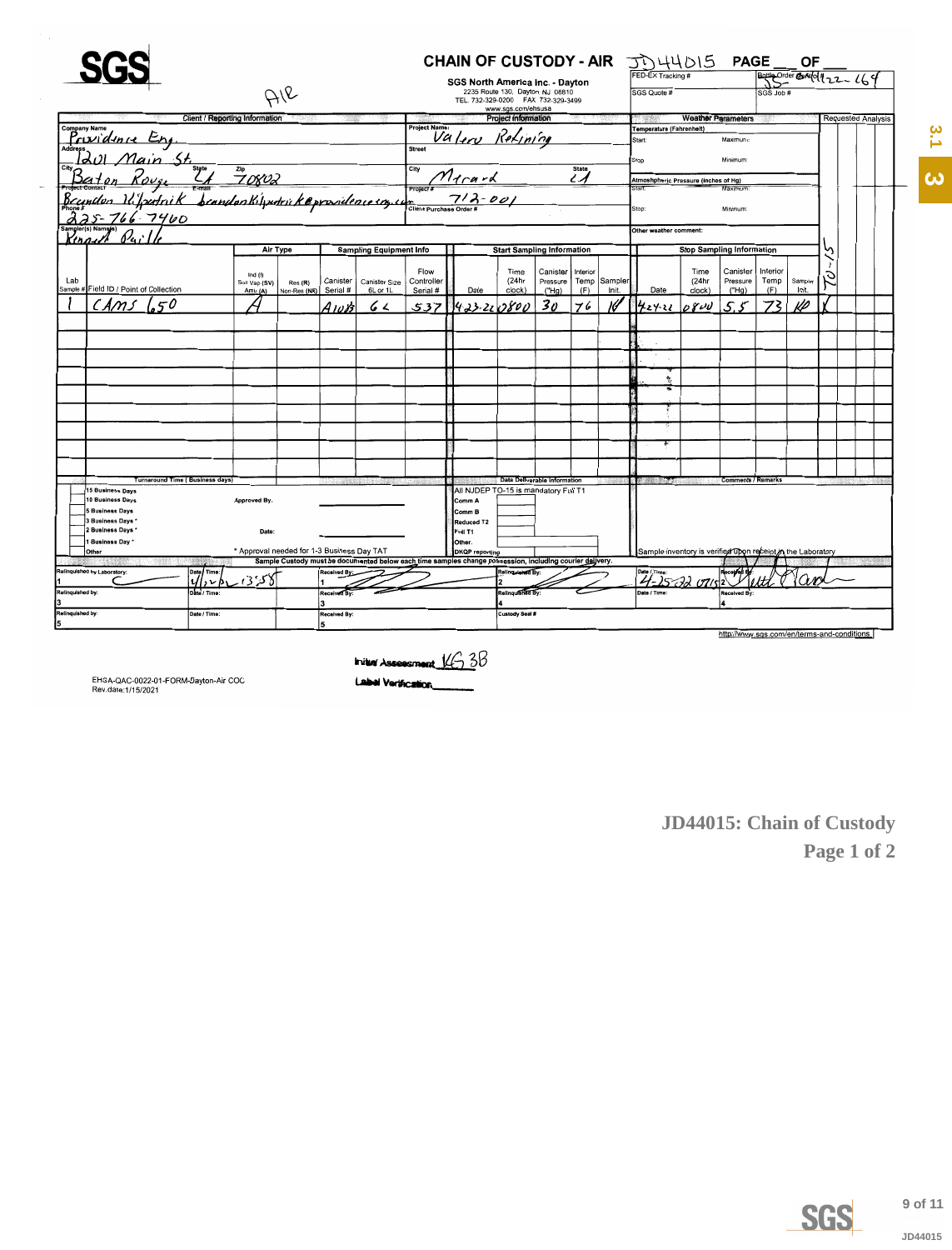### **SGS Sample Receipt Summary**

| Job Number: JD44015<br><b>Client: PROVIDENCE ENG</b>                     |                                | Project: PROVIDENCE - CAMS                |                         |                                                                                                                      |                      |
|--------------------------------------------------------------------------|--------------------------------|-------------------------------------------|-------------------------|----------------------------------------------------------------------------------------------------------------------|----------------------|
| <b>Delivery Method:</b><br>4/25/2022 7:15:00 AM<br>Date / Time Received: | <b>CLIENT</b>                  | Airbill #'s:                              |                         |                                                                                                                      |                      |
| Cooler Temps (Raw Measured) °C:                                          |                                |                                           |                         |                                                                                                                      |                      |
| Cooler Temps (Corrected) °C:                                             |                                |                                           |                         |                                                                                                                      |                      |
| <b>Cooler Security</b><br>Y or N                                         | Y or N                         | <b>Sample Integrity - Documentation</b>   | Y                       | or N                                                                                                                 |                      |
| 3. COC Present:<br>☑<br>П<br>1. Custody Seals Present:                   | $\blacktriangledown$<br>$\Box$ | 1. Sample labels present on bottles:      | $\overline{\mathbf{v}}$ | $\Box$                                                                                                               |                      |
| 4. Smpl Dates/Time OK<br>☑<br>П<br>2. Custody Seals Intact:              | $\blacktriangledown$<br>$\Box$ | 2. Container labeling complete:           | $\overline{\mathbf{v}}$ | $\Box$                                                                                                               |                      |
| <b>Cooler Temperature</b><br>Y or N                                      |                                | 3. Sample container label / COC agree:    | ☑                       | $\Box$                                                                                                               |                      |
| 1. Temp criteria achieved:<br>$\mathbf{I}$                               |                                | <b>Sample Integrity - Condition</b>       | Y                       | or $N$                                                                                                               |                      |
| N/A<br>2. Cooler temp verification:                                      |                                | 1. Sample recvd within HT:                | ☑                       | $\Box$                                                                                                               |                      |
| 3. Cooler media:<br>N/A                                                  |                                | 2. All containers accounted for:          | $\overline{\mathbf{v}}$ | Г                                                                                                                    |                      |
| N/A<br>4. No. Coolers:                                                   |                                | 3. Condition of sample:                   |                         | Intact                                                                                                               |                      |
| <b>Quality Control Preservation</b><br>Y<br>or N<br>N/A                  |                                | <b>Sample Integrity - Instructions</b>    |                         | or N                                                                                                                 | N/A                  |
| 1. Trip Blank present / cooler:<br>☑<br>П                                |                                | 1. Analysis requested is clear:           | $\overline{\mathbf{v}}$ | ⊔                                                                                                                    |                      |
| ☑<br>П<br>$\mathbf{1}$<br>2. Trip Blank listed on COC:                   |                                | 2. Bottles received for unspecified tests | П                       | ☑                                                                                                                    |                      |
| $\Box$<br>3. Samples preserved properly:<br>☑                            |                                | 3. Sufficient volume recvd for analysis:  | ☑                       | □                                                                                                                    |                      |
| $\Box$<br>☑<br>4. VOCs headspace free:                                   |                                | 4. Compositing instructions clear:        | П                       | П                                                                                                                    | $\blacktriangledown$ |
|                                                                          |                                | 5. Filtering instructions clear:          | П                       | ⊔                                                                                                                    | $\blacktriangledown$ |
| pH 1-12:<br>Test Strip Lot #s:<br>231619                                 | pH 12+:<br>203117A             | Other: (Specify)                          |                         | <u> 1999 - Albert Standard Barbara, poeta poeta poeta poeta poeta poeta poeta poeta poeta poeta poeta poeta poet</u> |                      |

Comments

SM089-03 Rev. Date 12/7/17

**JD44015: Chain of Custody Page 2 of 2**



**[3](#page-1-0).2**<br> **3.1**<br> **3.1**<br> **3.1**<br> **3.1** JD44015